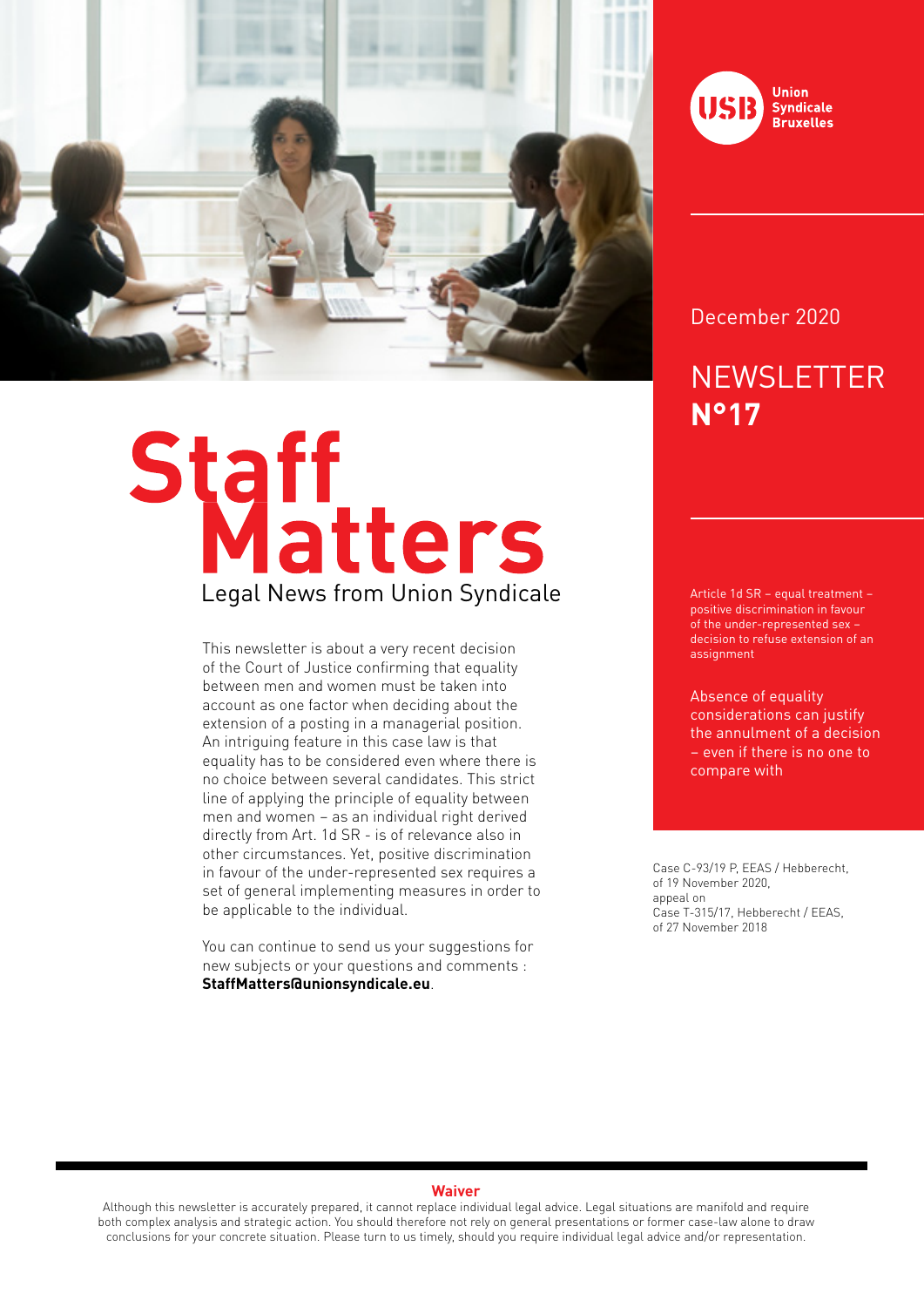## **Legal Background**

Article 1d of the Staff Regulations (SR) provides:

"(1) (…) any discrimination based on any ground (…) shall be prohibited."

(2) With a view to ensuring full equality in practice between men and women in working life, which shall be an essential element to be considered in the implementation of all aspects of these Staff Regulations, the principle of equal treatment shall not prevent the institutions (…) from maintaining or adopting measures providing for specific advantages in order to make it easier for the under-represented sex to pursue a vocational activity or to prevent or compensate for disadvantages in professional careers.

(3) The appointing authorities of the institutions shall determine (…) measures and actions to promote equal opportunities for men and women in the areas covered by these Staff Regulations, and shall adopt the appropriate provisions notably to redress such de facto inequalities as hamper opportunities for women in these areas."

### **The Arguments of the Parties and the Decision of the Courts**

In front of the General Court, the applicant raised three pleas in law: an infringement of the interests and continuity of the service, of the obligation of transparency and of the principle of equal treatment. The General Court rejected the first two pleas as unfounded, as well as an allegation of a discrimination on grounds of race. However, it upheld the plea concerning the measures to be taken in respect of women. The General Court pointed out that Art. 1d (2) SR not only provides for the adoption of measures by the EU institutions but states, without prescribing any conditions, that equality between men and women is **an 'essential' element to be considered in the implementation of 'all' aspects** of the Staff Regulations. It concluded that, **by excluding equality between men and women from the considerations underlying the adoption of the contested decision, the EEAS infringed Art. 1d (2) and (3) SR.** The Court found that the contested decision could have been different if equality between men and women had not, as a matter of principle, been excluded at the outset from the assessment.

In its appeal, the EEAS argued that the policy of equal opportunities for men and women must be applied at the time of the annual rotation of staff between the EEAS

### **Facts of the Case and Procedure**

The applicant was appointed as head of delegation in Ethiopia for a four-year term. The rules of a rotation exercise offered to the officials of delegations the possibility to request an early rotation or an extension of posting. Such requests would be granted only in exceptional, duly substantiated cases in the light of the interests of the service. The applicant requested that her posting be extended for a fifth year. The EEAS refused that request, stating, inter alia, that 'in the interests of ensuring regular rotation of heads of delegation, a clear policy of rotation after a maximum of four years in the post has generally been implemented'. The applicant challenged this decision at the General Court, which decided in her favour. Upon an appeal brought by the EEAS, in April 2020 also Advocate General J. Kokott opined that the appeal is to be dismissed. This has now been confirmed by the Court of Justice.

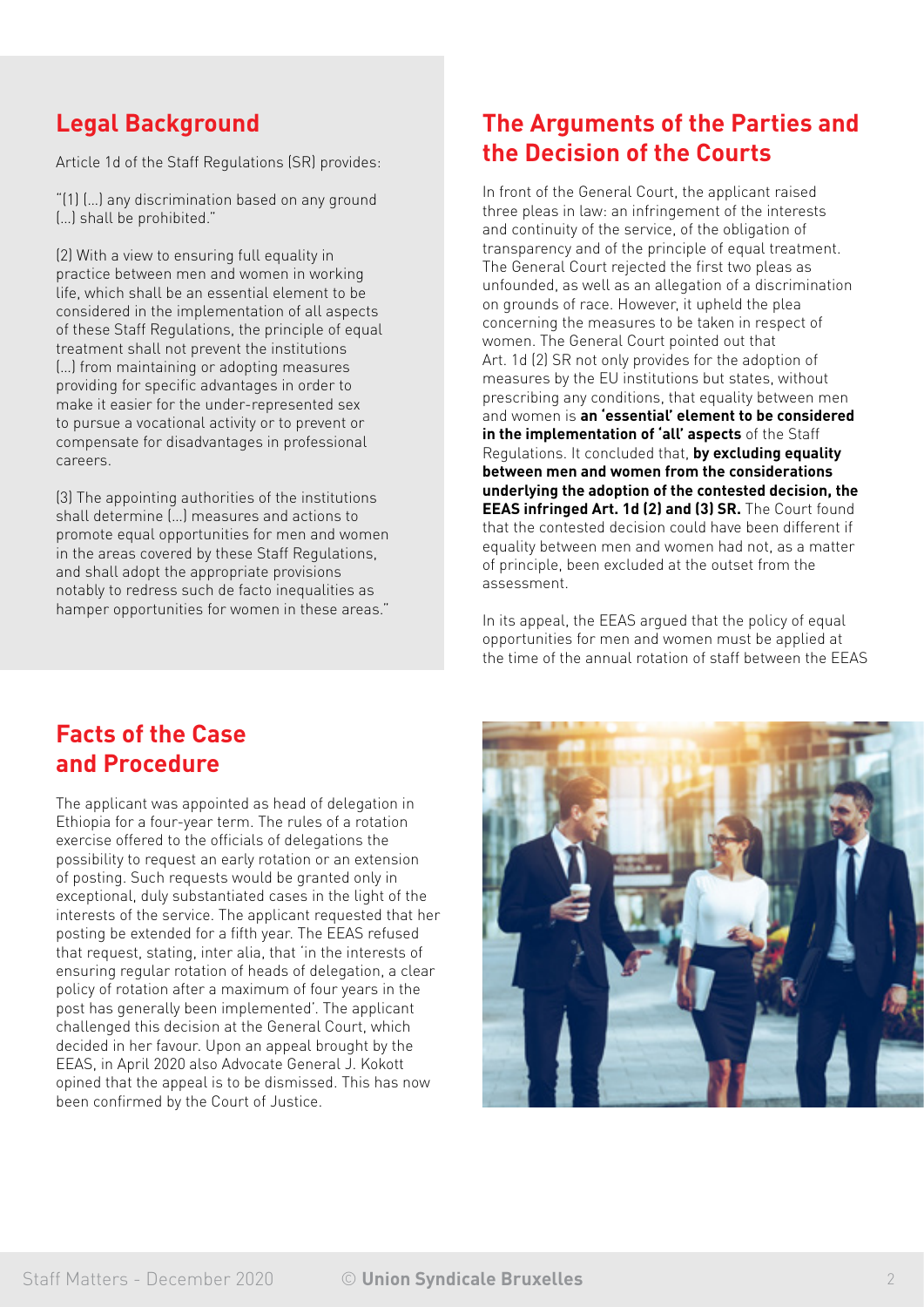headquarters and the Union delegations, or between the Union delegations, when vacancy notices for the positions concerned are published. However, such a policy could 'hardly be applied to decisions extending a term of office, which are by their nature individual decisions for which there is no competition between several candidates'. The EEAS would then be obliged, so it argued, to favour requests from women, irrespective of whether that is in the interests of service; further this would amount – in the opinion of the EEAS - to an individual right of the under-represented sex to have her term of office extended.

The **Court of Justice** in its decision of November 2020 differentiates the two parts of Art. 1d (2) SR in the sense that the principle of equality between men and women, as an individual right, does not require, for the purposes of its application, any implementing measure. That is not, however, the case with specific advantages intended to make it easier for the under-represented sex to pursue a vocational activity, referred to in the second part of Art. 1d (2) SR: Individual decisions granting specific advantages in order to make it easier for the under-represented sex to pursue a vocational activity cannot be adopted in the absence of general measures implementing the second part of Art. 1d (2) SR. When adopting implementing measures, due regard must be had to the principle of proportionality, which requires that derogations remain within the limits of what is appropriate and necessary in order to achieve the aim and that the principle of equal treatment be reconciled as far as possible with the requirements of the aim thus pursued.

In the absence of measures implementing the second part of Art. 1d (2) SR, an institution is not relieved of the obligation to take account of the principle of equality between men and women when adopting an individual decision. Because – so confirms the Court of Justice - equality between men and women is an 'essential' element to be considered in the implementation of 'all' aspects of the Staff Regulations, without that declaration being accompanied by any time limit or condition, and without it being subject to the adoption of measures. The **principle of equality**, which excludes all discrimination on grounds of sex, **is not limited to competitive situations between candidates**, but also requires an examination of whether the treatment accorded, in this case to a woman, **would have been accorded equally to a man in a comparable situation**. Institutions, when adopting decisions relating to the organisation of their departments, have to **weigh up the various interests at stake**, taking into account, inter alia, the principle of equal treatment and the interests of the service.

The Court of Justice confirms the assessment of the General Court in that it cannot be ruled out that considerations relating to equality between men and women might militate in favour of granting the request for extension, with the result that the EEAS was required to take into account, as one factor, the need to ensure equality between men and women. This principle has to be taken into account when adopting an individual decision, even if this decision does not entail a choice between several persons.